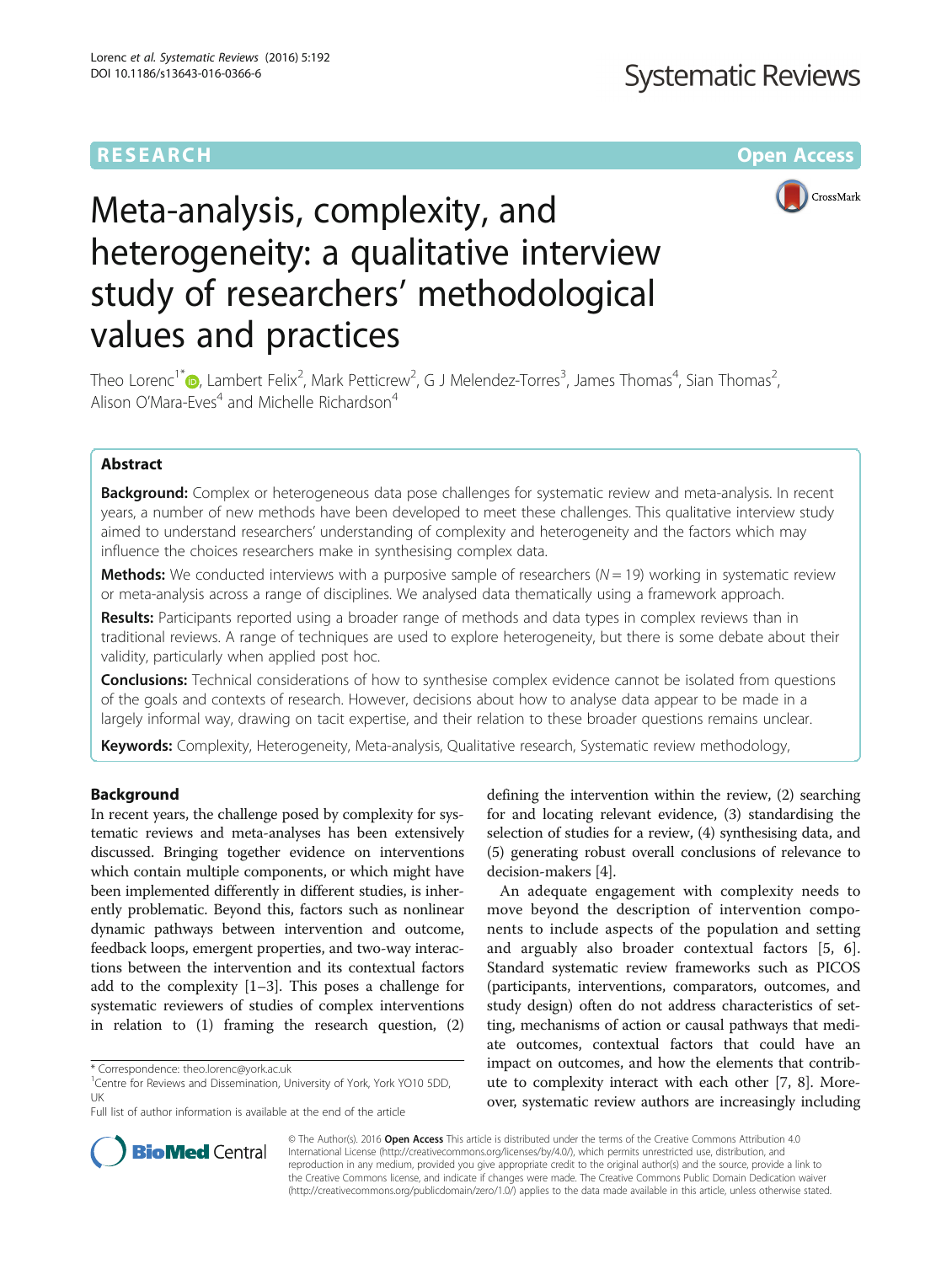a wider range of study designs that permit asking questions beyond "what works" to include questions of how it works, for whom, and in what circumstances [\[9\]](#page-7-0). Incorporating an understanding of complexity in review questions and methods may help to give a more complete understanding of the processes and outcomes of interventions [\[10\]](#page-7-0). Systematic reviews of complex data thus need to be "configurative" as much as "aggregative" [[11\]](#page-7-0), in the sense of exploring pathways and patterns of effect.

Many of the practical challenges of dealing with complexity come down to problems of heterogeneity—both statistical heterogeneity and substantive heterogeneity in terms of the aims, methods, and content of the studies populating a review. Traditionally, it was assumed that heterogeneity should be minimised to ensure the reliability of review findings. In the presence of complexity this may not be appropriate, since an adequate engagement with complex interventions and contexts demands the integration of heterogeneous types of data. In this context statistical heterogeneity is arguably to be expected, and may not be a useful indicator of problems with the data, but present opportunities for explanatory analysis. The challenge then is how to limit the boundaries of the review such that the engagement with heterogeneity can produce useful findings.

Negotiating between these hazards poses challenges for reviewers. In recent years, a range of methods have been developed which aim to engage constructively with heterogeneity, rather than seeing it purely as a problem to be minimised [[7](#page-7-0)]. Quantitative methods such as network meta-analysis provide ways to synthesise heterogeneous data. New methodological approaches, such as realist synthesis, mixed- methods approaches which incorporate qualitative and other kinds of data along with quantitative synthesis, and Qualitative Comparative Analysis, are also promising ways of negotiating heterogeneity [\[12](#page-7-0)–[14](#page-7-0)]. These newer approaches involve a shift of perspective, whereby heterogeneity is seen as a potential source of insights—about, for example, how the effectiveness of interventions varies according to context—rather than as noise obscuring the true message of the data.

However, although each of these approaches has an extensive literature of its own, there is limited general guidance on when to deploy these methods and the comparative strengths and limitations of each. This uncertainty may extend to whether a systematic review and meta-analysis should be conducted in a given context at all. The earlier debates between "lumpers" and "splitters" [\[15\]](#page-7-0) have evolved into a complex methodological landscape in which many different methodologies may be applied to a particular body of data, each with its own challenges and limitations. The questions which then arise about the applicability of a method to a particular piece of research are often particularly intractable because they

combine technical queries (about, for example, the data requirements of specific methods) with broader questions about the goals and contexts of the project in question (e.g. whether one should prioritise seeking a general measure of effect across a large area of practice or identifying differences and mediators). There is also an implicit tension between purely quantitative methods such as network meta-analysis and approaches such as realist synthesis which emphasise a theory-building approach to the integration of heterogeneous types of data (although theory may have a role to play in the use of quantitative techniques [\[16](#page-7-0)]). Views on all these questions may vary according to the context of the research, for example whether the project aims to answer practical or policy questions or is conceived as "pure" scientific inquiry. Researchers' methodological practices—by which we mean both the macro-level choice of "a" method appropriate to a given question and the micro-level choices involved in applying the method—may thus be informed by the values which inform broader research agendas.

All these methods and approaches have valuable contributions to make to the synthesis of complex and heterogeneous data. However, the increasing range of methodological choices open to researchers poses its own challenges. The aim of this paper is to investigate researchers' understanding of their own practices in evidence synthesis, and the social, cultural and individual factors which may structure these practices. To this end, we explore the views of researchers working in systematic review and meta-analysis on complexity and heterogeneity and their experiences working with complex data. We purposively sampled participants for the diversity of their experience and disciplinary affiliations, with sampling informed by thematic saturation. With a few exceptions [\[17](#page-7-0), [18](#page-7-0)], the attitudes and practices of researchers in this field have not been widely researched. We aimed to explore the issues around the practice of systematic review and meta-analysis of complex data, so as to complement formal methodological guidance, by collecting qualitative data on researchers' views and experiences.

#### Methods

Participants ( $N = 19$ ) were researchers with substantial experience in systematic review and/or meta-analysis. Most participants were based in the UK. We aimed specifically to recruit participants who had undertaken reviews and meta-analyses on complex topics or including heterogeneous data. We sampled purposively for diversity in disciplinary affiliation and theoretical approach. In particular, we aimed to recruit participants working in fields where systematic review and meta-analysis are relatively new, or not widely used, rather than focusing exclusively on disciplines such as healthcare or criminology where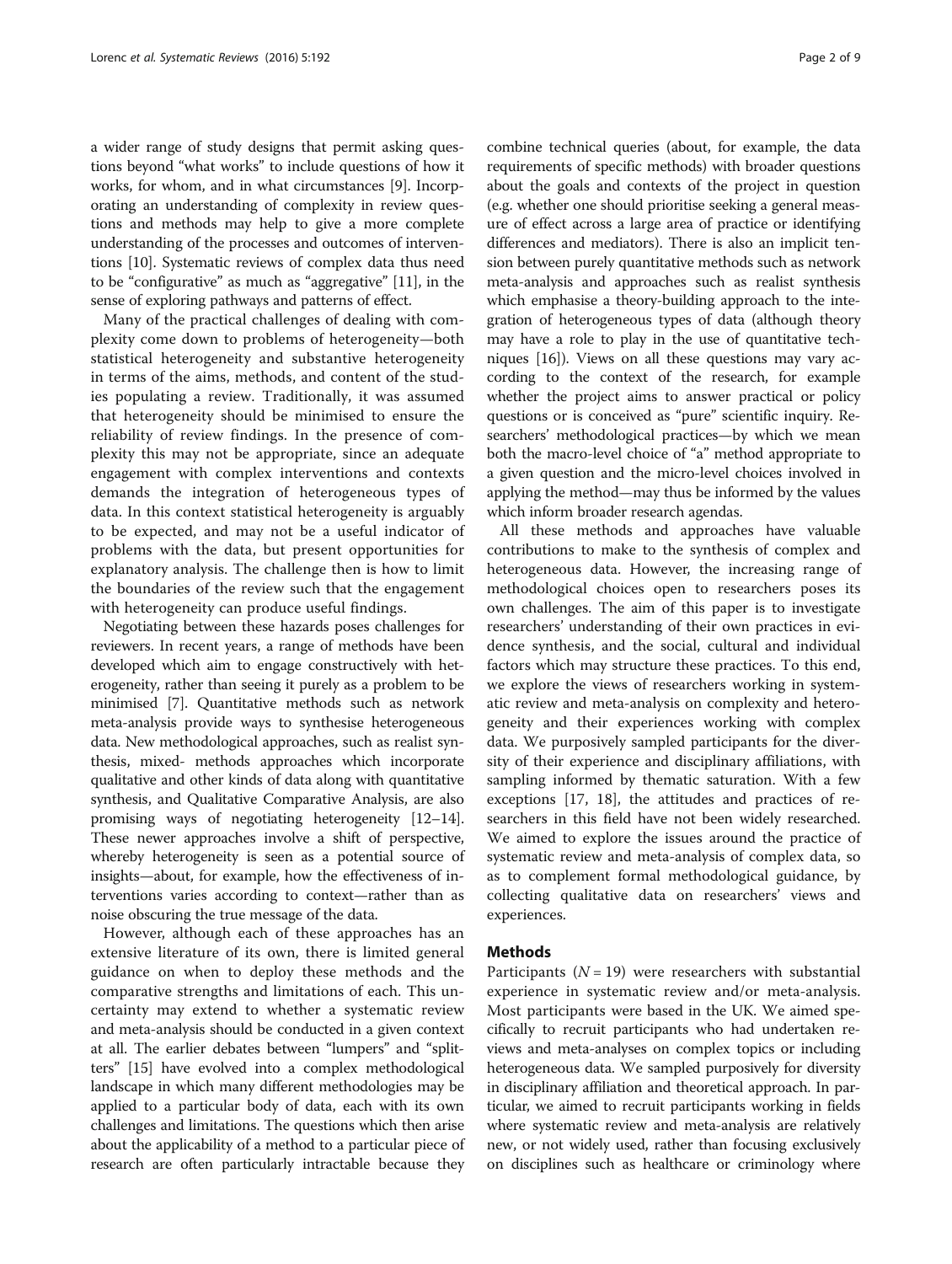these approaches are well-established. Table 1 gives more details about the participants.

Semi-structured individual interviews were conducted face-to-face or by telephone, using an interview guide which covered topics including guidance used to inform systematic review methodology, framing research questions, data synthesis, heterogeneity, complexity, and publication bias. All interviews were tape-recorded and transcribed. Data analysis used a framework approach, which is a more structured method than purely inductive forms of analysis based on grounded theory [\[19](#page-7-0)]. The initial coding frame was based on the interview schedule, which was used to produce high-level codes reflecting the domains of interest to the study. A second phase of coding involved the development of subcodes within this framework, which were developed inductively from the data. In a final phase, the transcripts were reread for any emergent themes not captured by the framework. Coding was carried out by two researchers working in tandem and then discussed with the other members of the research team. Ethical approval was obtained from the London School of Hygiene & Tropical Medicine (LSHTM) Ethics Committee (Ref: 8545).

#### Results

Nineteen participants participated in the interviews. Three interviews were conducted face-to-face while the remaining interviews were conducted by telephone. All

Table 1 Participants' characteristics

| Participant    | Discipline           | Country    |
|----------------|----------------------|------------|
| 1              | Environment          | <b>UK</b>  |
| 2              | Software engineering | UK         |
| 3              | Software engineering | UK         |
| $\overline{4}$ | <b>Statistics</b>    | UK         |
| 5              | Psychology           | Canada     |
| 6              | Public health        | UK         |
| 7              | Economics            | UK         |
| 8              | Public health        | UK         |
| 9              | Economics            | UK         |
| 10             | Public health        | UK         |
| 11             | Psychology           | UK         |
| 12             | Public health        | UK         |
| 13             | Social care          | UK         |
| 14             | Psychology           | UK         |
| 15             | Sociology            | UK         |
| 16             | Environment          | UK         |
| 17             | Public policy        | UK         |
| 18             | Public health        | UK         |
| 19             | Economics            | <b>USA</b> |

the participants were affiliated to an academic institution, and all but two were based in the UK. The first three interviews were conducted by two authors (two by LF and MP, one by LF and ST) in order to pilot the interview guide; one further later interview was conducted by two authors (LF and JT) to ensure adequate methodological expertise in the interviewee's field. All other interviews were conducted by one author (LF) alone. The duration of the interview ranged from 27 to 59 min.

#### Challenges in conducting systematic reviews of complex evidence

Participants defined "complexity" in a number of ways. One offered a summary of the levels at which complexity may arise: "One, it could be the level of the intervention. Two it could be the level of the context and three it could be at the level of the types of data that you need to answer your question" (participant 11). Interventions themselves may be complex due to the inclusion of components at multiple levels: "something that involves different numbers of people or different types of people all working at different levels" (17). Contextual complexity may arise because of how implementation differs between contexts or how contextual factors mediate intervention effect: "what modifies the relationship between intervention and its outcomes, that might be a whole load of things to do with the intervention, but it might be […] to do with a whole load of things that have got nothing to do with the intervention" (10). Finally, complexity may arise from the need to synthesise multiple data types and in some cases from the need to integrate a wider range of data than would be considered in a traditional review.

Two participants argued that there is no clear line dividing complex from non-complex interventions and suggested that complexity is more the rule than the exception: "if you work with social interventions you can be almost certain it's complex. It's just a matter of degree to how complex it is" (17). As one participant observed, the determining factor is perhaps less the presence of complexity at any one of these levels than the inevitability of unpredictable interaction between them.

Participants mentioned a number of challenges in conducting systematic reviews of complex evidence, including limitations in research databases, insufficient good-quality primary evidence, a lack of resources or skills to conduct reviews, difficulty in accessing funding, and pressures from research users, for example to maximise breadth of inclusion criteria. Some of these issues were felt to be particularly acute in fields where systematic review is a relatively recent introduction, such as software engineering. Participants identified a number of underlying characteristics of complex questions or bodies of evidence which give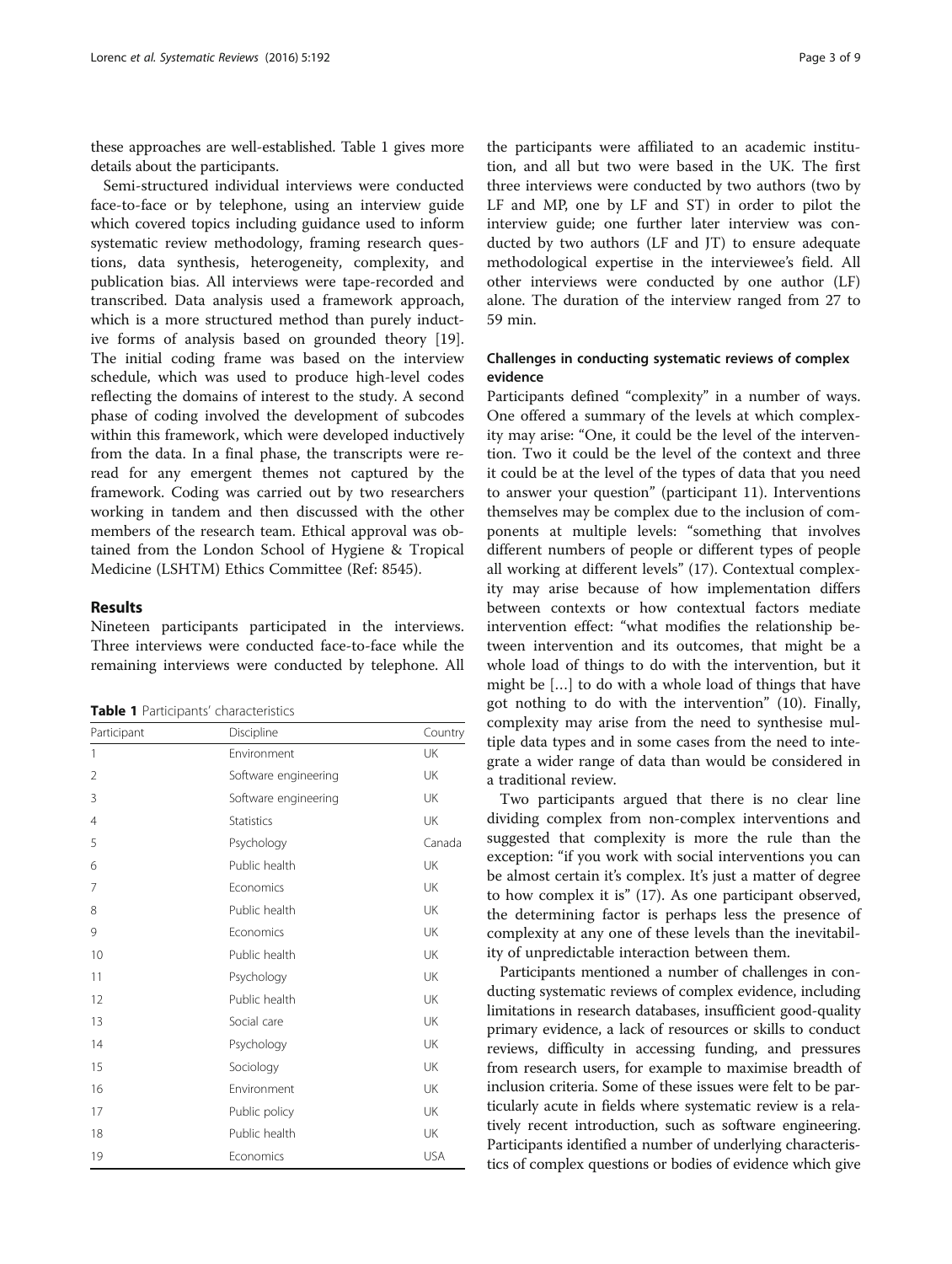rise to these challenges, including the importance of context (in particular the impossibility of filtering out or controlling for exogenous factors which may influence the effectiveness of an intervention), variations in the fidelity of implementation of interventions, and multiple intervention components (or multiple interventions within a single review). One participant described how the evidence based on complex interventions reflects the history of policy implementation, increasing the difficulty of interpreting the evidence: "all social interventions have a history where they tend to have been tried and tried again and according to how history's treated them, interventions come out differently" (15). This participant also observed that the policy context may frequently be an irreducible part of the effectiveness of interventions—for example, outcomes evaluated by studies may also be used as performance indicators by service managers.

#### Guidance used to inform systematic review methodology

Several participants discussed the use of guidance in conducting reviews. For example, participants conducting a realist synthesis referred to the RAMESES guidance (Realist And Meta-narrative Evidence Syntheses: Evolving Standards). The Cochrane handbook and the Campbell guidance emerged as the most popular reference used by several participants to inform their systematic review methodology, for both Cochrane and non-Cochrane reviews. Participants from disciplines such as environmental science and software engineering mentioned that these fields have developed their own guidance drawing inputs from the Cochrane and Campbell collaboration. Although Cochrane's Methodological Expectations of Cochrane Intervention Reviews (MECIR) conduct standards and Preferred Reporting Items for Systematic Reviews and Meta-Analyses (PRISMA) guidelines are primarily produced to guide the reporting of systematic reviews, participants also reported using them as a quality check of methods. Table 2 lists the resources mentioned by the participants to inform their systematic review methodology.

Some participants felt that available guidance did not adequately address all their questions: "a lot of the methods we just have to work out" (17). One other participant suggested that once the basic principles of reviews are internalised, it may be possible to dispense with specific recommendations such as the PICO framework or exhaustive searching: "I'm not particularly wedded to the exhaustiveness once you move outside of trials or predefined protocols or predefined search strategies as long as you can see what [you've] done" (16).

#### Review questions and frameworks

The formulation of the review question was frequently identified as important in conducting reviews on complex

Table 2 Main guidance used by participants

questions. Maintaining a degree of breadth in the review question was seen as important: three participants suggested that overly specific questions may be inappropriate because of the risk of producing a review which is so narrow as to be irrelevant to practice or empty: "you've restricted the question to a point where actually nobody's interested in the answer any longer, it's so tiny and so narrow and so restricted" (13). Seven participants argued that reviews which engage with complexity need to go beyond questions of the effectiveness of interventions to look at how and why interventions work, for whom, and in what contexts: "social interventions and complex interventions are embedded within systems and are influenced by other factors and these are dynamic in themselves and how they deliver outcomes and interact with individuals or communities. So it doesn't make sense to just look at whether or not there is an effect" (8).

As some of these participants made clear, this implies a more inclusive approach than is often practiced with respect to outcomes and study designs. The inclusion of qualitative studies in mixed methods reviews was mentioned by three participants as a potentially promising way to illuminate these broader contextual factors. However, some caution was expressed here: one participant suggested that reviewers without specialist training may be ill-equipped to make use of qualitative evidence and two others that there is a lack of clear guidance on synthesising qualitative research and of formal tools for managing heterogeneity.

There was some disagreement among participants as to how and whether review questions should explicitly include the exploration of heterogeneity; this disagreement is not purely methodological but relates to broader questions of how reviews should inform policy and practice. Two participants argued that the exploration of heterogeneity should be secondary to identifying what is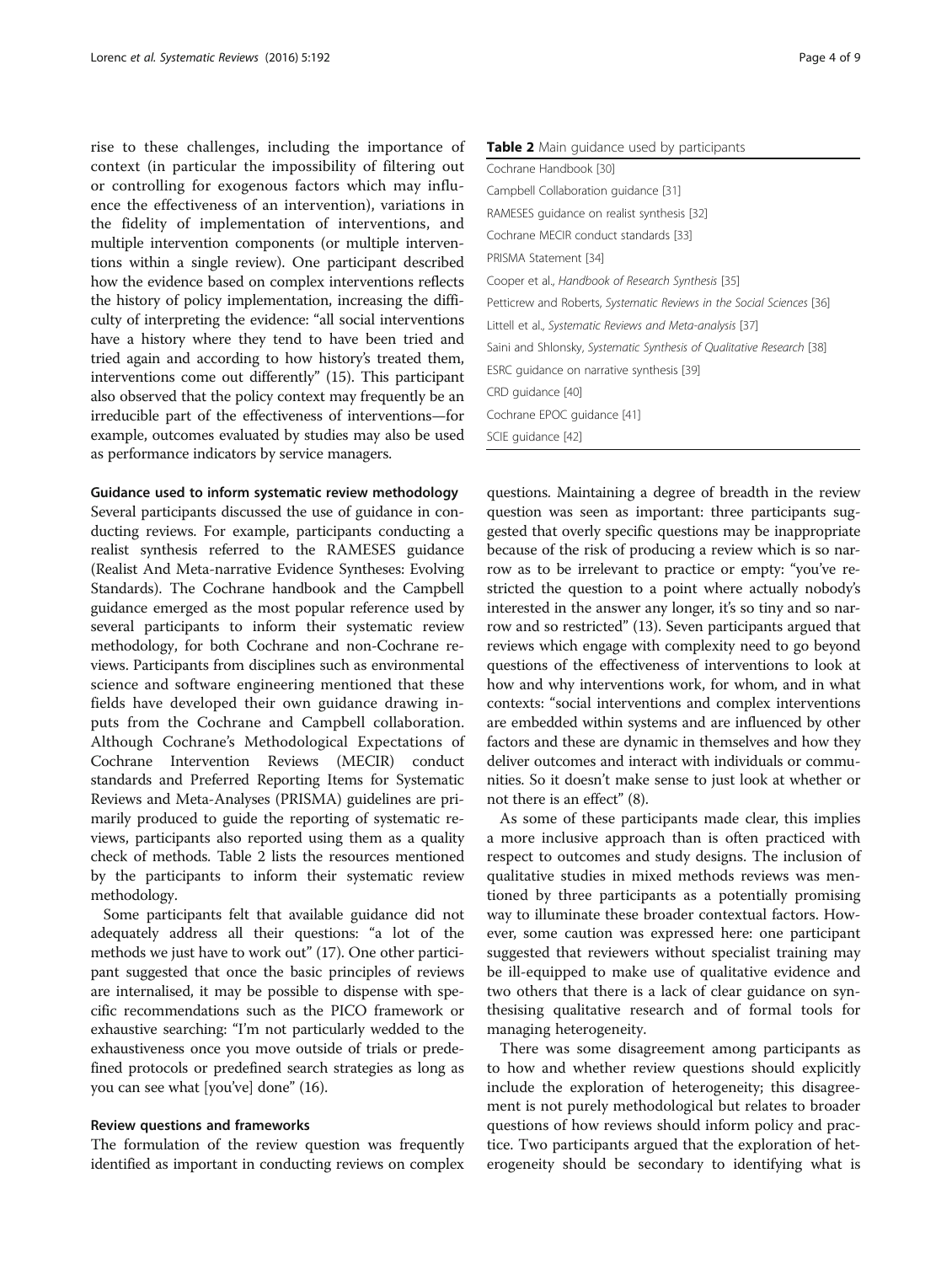common to the diverse research findings. "[O]f course, we would like to understand the heterogeneity of the treatment effect […] But in the vast majority of these policy settings, at least in the area that I'm working, people just understanding the average effect and letting that help inform their policy decisions would be an improvement, in terms of the use of evidence" (7). By contrast, one participant argued that heterogeneity should be conceptualised as the primary focus of synthesis, in the sense that "why an intervention varies in its effectiveness" is often of more interest than "classical" questions of whether or not it is effective: "although the questions might be classically framed, quite often the interest is in understanding the heterogeneity that we find across studies" (1).

A particular problem here, mentioned by three participants, is that, in practice, heterogeneity is often dealt with post hoc and not adequately theorised. This is not only statistically questionable but prevents real insight into the data: "if you don't have any theory about how you're going to explore the heterogeneity […] then […] exploring it just means you spent more time doing it and not learning much more" (17). Two participants suggested that the question of whether the synthesis of heterogeneous data is appropriate and meaningful cannot be adequately answered by researchers alone but requires engagement with broader communities of practitioners and research users: "I would always say go to the people on the ground and say, is it appropriate?" (11). These data suggest that in the presence of complexity, the management of heterogeneity needs to both be considered at the level of the review question and on an ongoing basis throughout the review and cannot be reduced to a technical issue of data analysis methodology.

Logic models—"diagrams on one page that try to articulate in a visual way some of the complex hypothetical pathways for impact" (8)—were mentioned by four participants as a potentially useful tool in the exploration of complex data. Participants reported that logic models can be useful both in the early stages of a review, to refine review questions and methods, and in the later stages of data synthesis to visualise relationships between large numbers of studies and variables. They found logic models particularly useful for identifying moderators of intervention effect to be explored by the synthesis and as an aid to integrating qualitative and process evidence with data on effectiveness.

The use of programme theories was also mentioned by two participants. One in particular drew on realist evaluation theory to argue that the programme theory should be regarded as the unit of analysis rather than the intervention. "Interventions aren't the basic unit of analysis. The programme theory is. […] Policies and interventions and programmes began, begin in the thought process where somebody says, well here's the problem, this is what I think is the nature of the problem, this is what I think is the solution, this is how people, this is how I think people are going to respond to the resources that we provide" (15).

#### Meta-analysis

Several factors were noted by participants as affecting the decision as to whether meta-analysis is appropriate, including the statistical validity of data, similarity of intervention components and participants across studies, and the interpretability of outcome measures. One participant suggested that the number of studies available for synthesis may also be a concern and estimated that at least ten studies are generally required to produce certainty in the results. This last point aside, participants generally did not specify clearly defined thresholds or processes for making the decision: rather, it is a matter for judgement informed by a range of factors which may vary in importance depending on the case.

There was some disagreement about how to explore heterogeneity in meta-analyses: two participants recommended conducting meta-analysis at the outset, if the data permits, and then exploring the heterogeneity from the data by pursuing additional analysis such as metaregression, while one argued that this should only be done if there is an a priori plan about what constitutes heterogeneity and how it will be explored. One participant reported using a staged process: "you stratify the analysis first, and then if you don't see any significant differences in effects then you can pool them because that obviously gives you a lot more power to do further sub-group analysis" (9).

In terms of methods for meta-analyses, several participants used standard pairwise meta-analysis. This was seen to have several advantages, for example the ease of interpretation of forest plots: "it's much easier to present things graphically and just discuss a weighted average" (4). Three participants also discussed the use of network meta-analysis as a potentially useful tool in the synthesis of complex data, due to the ability to conduct syntheses in the absence of data to conduct a direct comparison. However, some participants felt that there are still limitations on its use. One observed that network meta-analysis relies on a certain level of homogeneity at the level of population and intervention content, and another suggested that "it's just compounding the uncertainty we had with the original comparisons" (11).

Meta-regression was also discussed by three participants, with one in particular arguing strongly that, given a sufficient quantity of data, meta-regression alone can largely solve any problem presented by heterogeneity and that the challenge of heterogeneity is wholly reducible to the question of whether it can be statistically accounted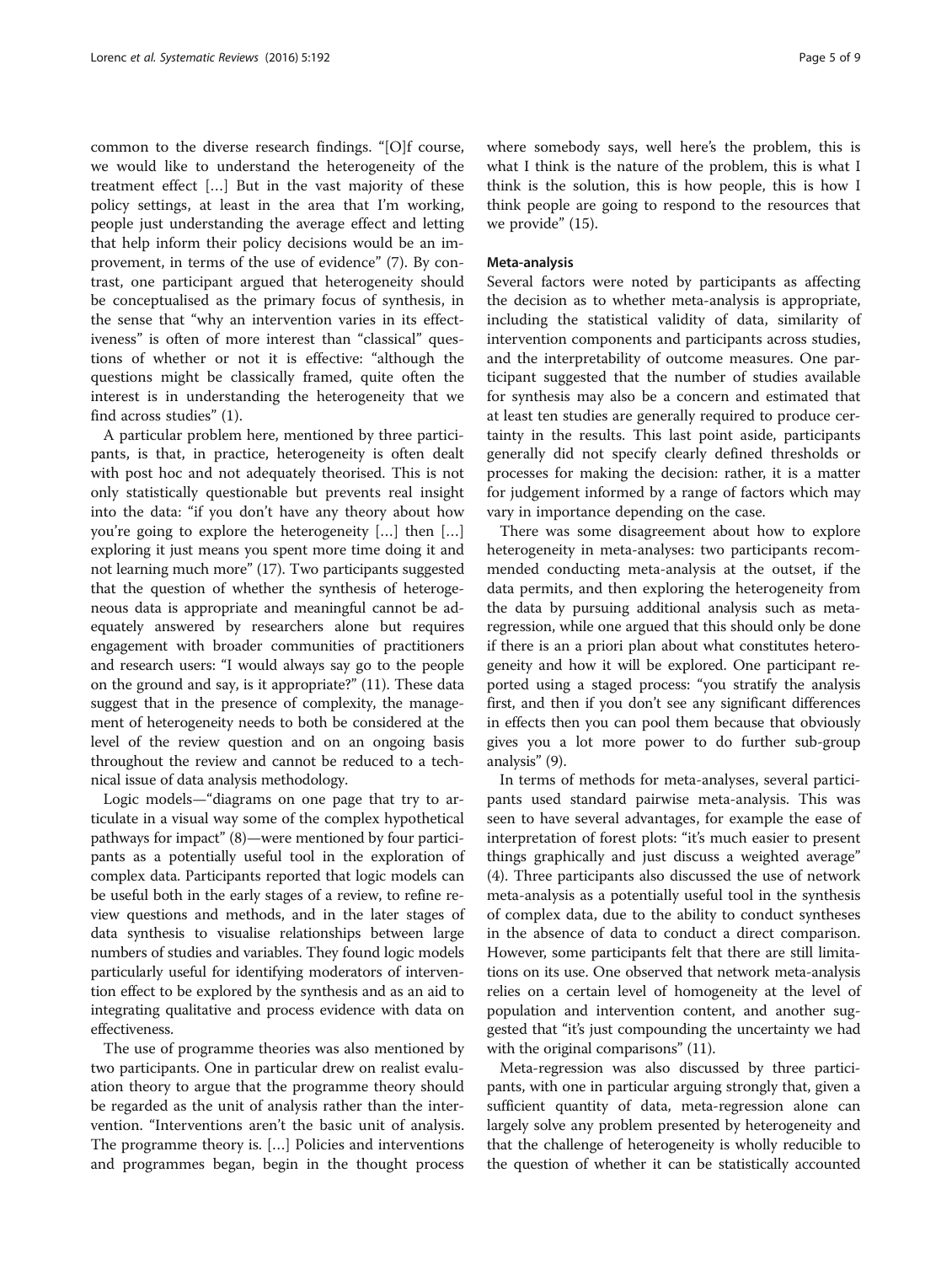for: "heterogeneity per se doesn't bother me, unaccounted for heterogeneity does" (19). That is, meta-regression is thought to allow reviewers to incorporate an understanding of the impacts of heterogeneity and gain a more complete picture of the evidence. There is considerable judgement involved in choosing moderator variables to include in a meta-regression, drawing on both broad knowledge of the field in question and previous experience with the method.

Some data suggest that the question of whether to utilise tools such as meta-regression may differ depending on disciplinary or institutional affiliations. Two participants alluded to a debate between Campbell-based researchers who make extensive use of methods such as meta-regression to manage heterogeneity and Cochranebased researchers who often choose not to meta-analyse in the presence of heterogeneity. However, they took opposed positions on this debate: one sympathised more with the latter position and expressed concern about researchers being "steamrollered" (11) into inappropriate analyses, while the other argued that researchers have an obligation to anticipate and manage heterogeneity within the review process, rather than simply refusing to undertake syntheses of heterogeneous data.

#### Publication bias

Participants were also asked specifically for their views on publication bias. Two observed that there are problems with standard statistical tests such as the funnel plot, which may show asymmetry for reasons unrelated to publication bias, and that these problems have not been convincingly addressed. One participant suggested that researchers' uncertainty on how to manage publication bias is well-founded: "I'm quite sympathetic to the problems of researchers who, the synthesisers who come up […] against publication bias, but really don't know how to handle it, because I think it is difficult to handle adequately" (4). While publication bias can be lessened by searching for grey literature, it cannot be entirely removed, since in some cases, study findings may not even reach the grey literature but remain "in the file drawer." Generally, these issues seem not to be specific to complex or heterogeneous data, however, but apply to reviews across the board.

#### **Discussion**

Our findings indicate that systematic reviewers face a range of challenges in dealing with complex and heterogeneous data. Those working in fields such as environmental science or engineering, where systematic reviews and meta-analyses are relatively recent introductions, may face extra difficulties, for example a lack of reliable primary studies. However, many of the key issues raised appear to be consistent across disciplines. Systematic reviewers use a range of guidance and tools but take a pragmatic attitude to them rather than applying them mechanically. A common theme is that reviews on complex questions need to take an inclusive approach, integrating contextual data and aiming to explore heterogeneity rather than explaining it away. A range of approaches, both quantitative and mixed- methods, are used to extend the scope of "traditional" meta-analysis; all these methods have potential challenges and demand a degree of judgement and experience in their application. Researchers face the task of negotiating a pathway between the extremes of either applying methods in a rigid and uninformative way, or taking an excessively lax approach which compromises the integrity of the methods and gives misleading results.

With one or two exceptions, participants in this study did not report reliance on a single overarching methodology to inform the conduct of reviews and meta-analyses. Participants found that traditional methods for making a heterogeneous evidence base more tractable, such as hierarchies of evidence, are often not appropriate when dealing with complex questions. A more inclusive approach to the evidence will often be more productive: techniques such as logic models are valued because they facilitate such an approach, as much as for their inherent merits. Several participants reported a pragmatic attitude to existing guidance and methods and a willingness (or necessity) to find novel answers to unexpected methodological challenges. These findings suggest that researchers decide which aspects of methodology are relevant to a particular question or data set using their own expertise and judgement, in a form of bricolage [[20](#page-7-0)] which may not be avowed in research reports. More broadly, they point to the importance of tacit or "craft" knowledge [[21](#page-7-0)] among researchers in determining the applicability of methodological precepts to a given case. As sociologists of knowledge have long argued, the labour of constructing and applying categories or structures always involves negotiating with ambiguity and cannot be separated from social and ethical values [[22](#page-7-0), [23](#page-7-0)]. Research synthesis—the "engagement between resisting readers and resistant texts," as Sandelowski evocatively describes it [\[24\]](#page-7-0)—is no exception to this general point, particularly in the presence of complexity and heterogeneity. Reflexive accounts of the process of meta-ethnography have drawn attention to the tension between the production of synthetic constructs and the recognition of multiplicity [\[25, 26\]](#page-7-0); our findings suggest that a similar tension may underlie decisions about syntheses of quantitative evidence.

These decisions include, for example, whether metaanalysis is appropriate at all in a given case, and what methods should be used, particularly whether heterogeneity should be explored post hoc. Participants recognised that these decisions depend not only on the nature of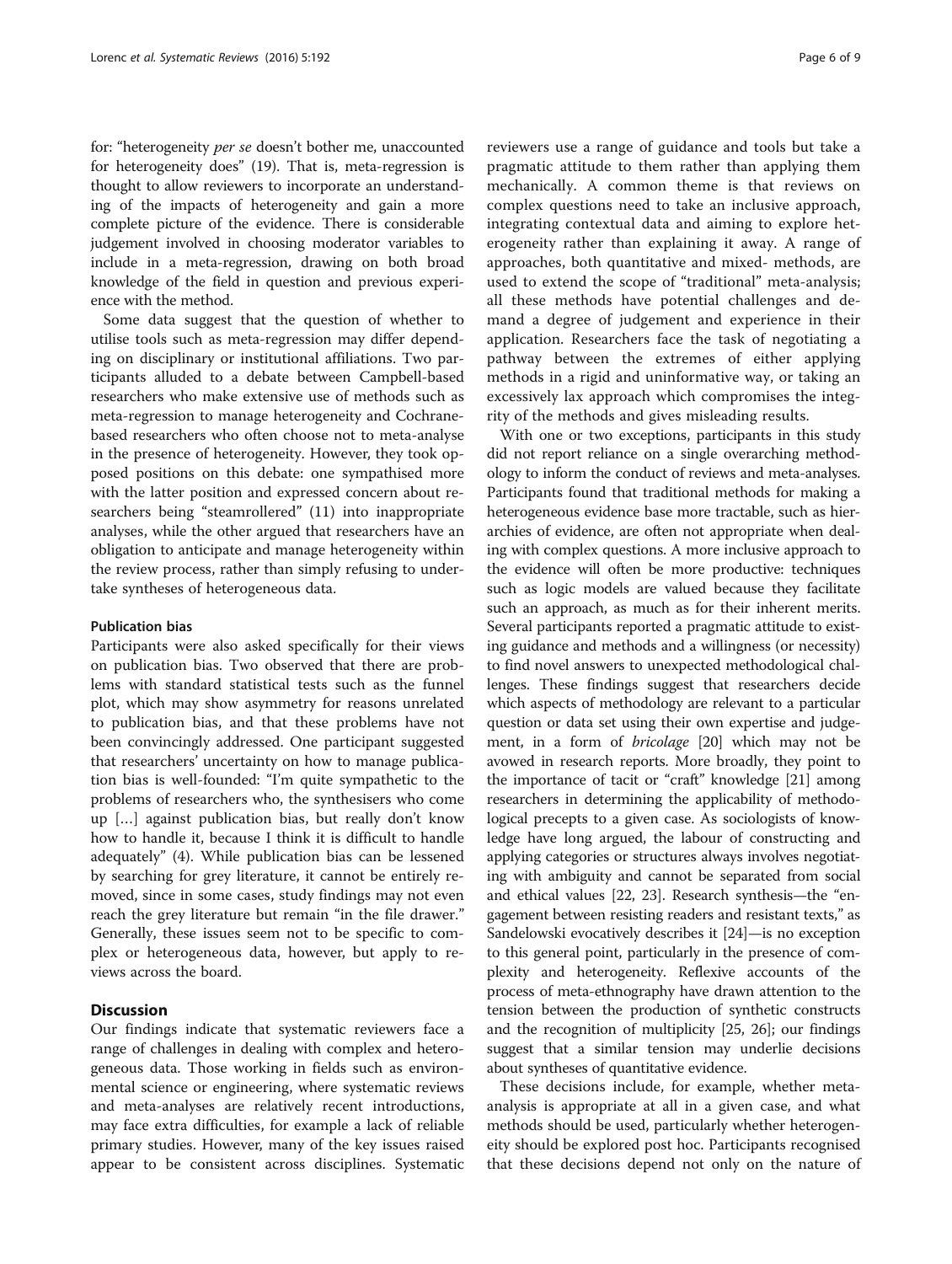the data and the broader context of the analysis (e.g. writing for publication as against preliminary exploratory work) but also on individual researchers' skills and perspectives. The informality of decisions on metaanalysis suggests that social and cultural factors may play some role in structuring them. Our findings provide some examples of how these are informed by the values held within distinct "epistemic cultures" [[27](#page-7-0)], for example the split between Cochrane- and Campbell-affiliated researchers regarding the use of meta-regression. Disciplinary differences may also play a role, although the generally interdisciplinary nature of research teams and individual careers in most of the fields studied mean it is hard to generalise about this.

At a more abstract level, participants' responses can be seen to reflect two ontological perspectives, whereby a research project can be seen either as a series of analyses conducted on a body of data or as an intervention in a social and political context (either critically or constructively, for example as a decision-making tool). There is a sense in our data that technical questions about the analysis of quantitative data are largely isolated from questions about the intended utilisation of research findings, the role of stakeholders, or the political and historical contexts of research projects.

For example, we noticed two debates that ostensibly should have informed each other. First, the debate about whether it is more useful to focus on yes/no questions of whether an intervention is effective, or to explore how and for whom it is effective, raises broad questions about the place of research evidence in policymaking and about whose perspectives should inform the conduct of research. Second, the debate about how best to incorporate discussion of heterogeneity into meta-analyses, and whether a priori hypotheses are necessary for this, raises questions about the methodological aspects of statistical synthesis. Yet, despite their clear mutual relevance, these debates appear to have proceeded on parallel tracks, with little reflection either on how social and epistemological questions might impact the application of statistical methods or about how developments in methods might change the relation of research to policymaking or to broader public concerns.

One possible practical implication is that it may not be possible to have a single benchmark against which to assess quality of systematic reviews, and that the absence of formalised guidance on key review decisions reflects this impossibility. This is because different perspectives as to the methodological pathways and purposes embedded in systematic reviews, and the values embedded in these perspectives, will yield different criteria for "quality." For example, the view of systematic reviews that privileges review-as-analysis suggests that reviews are a tool for enlightenment, irrespective of their practical implications. Thus, high-quality reviews in this view will foreground robustness of statistical methods and transparency of method over relevance and theoretical engagement. This is commensurate with the view that systematic reviews themselves cannot make recommendations for action. On the other hand, the view of systematic reviews that privileges review-as-intervention implies an instrumental view of research (which one might see in the context of Nowotny et al.'s "mode 2 knowledge" [[28\]](#page-7-0) or Funtowicz and Ravetz' "post-normal science" [\[29\]](#page-8-0)). High-quality "instrumental" reviews may share the same traditional markers of quality but will additionally provide information that is ready-to-wear and that advances understanding about the intervention itself rather than just its effectiveness.

This is not to advocate a nihilistic view of quality in evidence synthesis. Rather, it is to advocate a reflexive understanding on the part of reviewers of what the goal of undertaking a systematic review is. Such reflexive understanding would also help to promote the transparency of the review process as a whole. Of course, researchers do currently take into account the social or practical implications of research in making decisions about meta-analysis, and it is likely that views about the contexts and purpose of research projects do influence these decisions, as well as expert judgement based on technical considerations. However, the former appear to be rarely discussed or argued for explicitly. This raises the possibility that such broader concerns may often influence the conduct of reviews in ways which are not fully transparent.

This study was intended as an exploratory investigation and is certainly not conclusive. The sample was fairly small and focused on researchers working in the UK: although we aimed to recruit participants with a diverse range of experience, participants may not be reflective of all work in reviews and meta-analysis, and some disciplines are under-represented. While we aimed to integrate ideas from different disciplines, the theoretical framework of the project as a whole (particularly the key idea of complexity) draws primarily on public health and health service research. Other research traditions (e.g. in education or psychology) have their own histories of engaging with complexity and heterogeneity which may not be reflected in our data. Further work with a broader range of participants, representing different research traditions, would be valuable. In addition, data derive only from interviews, and we kept the questions at a general level so as to elicit broad views about methods. It would be illuminating to pursue these questions with reference to more specific projects and decisions, perhaps using participant observation or "think-aloud" methods which would enable exploration of how researchers actually work.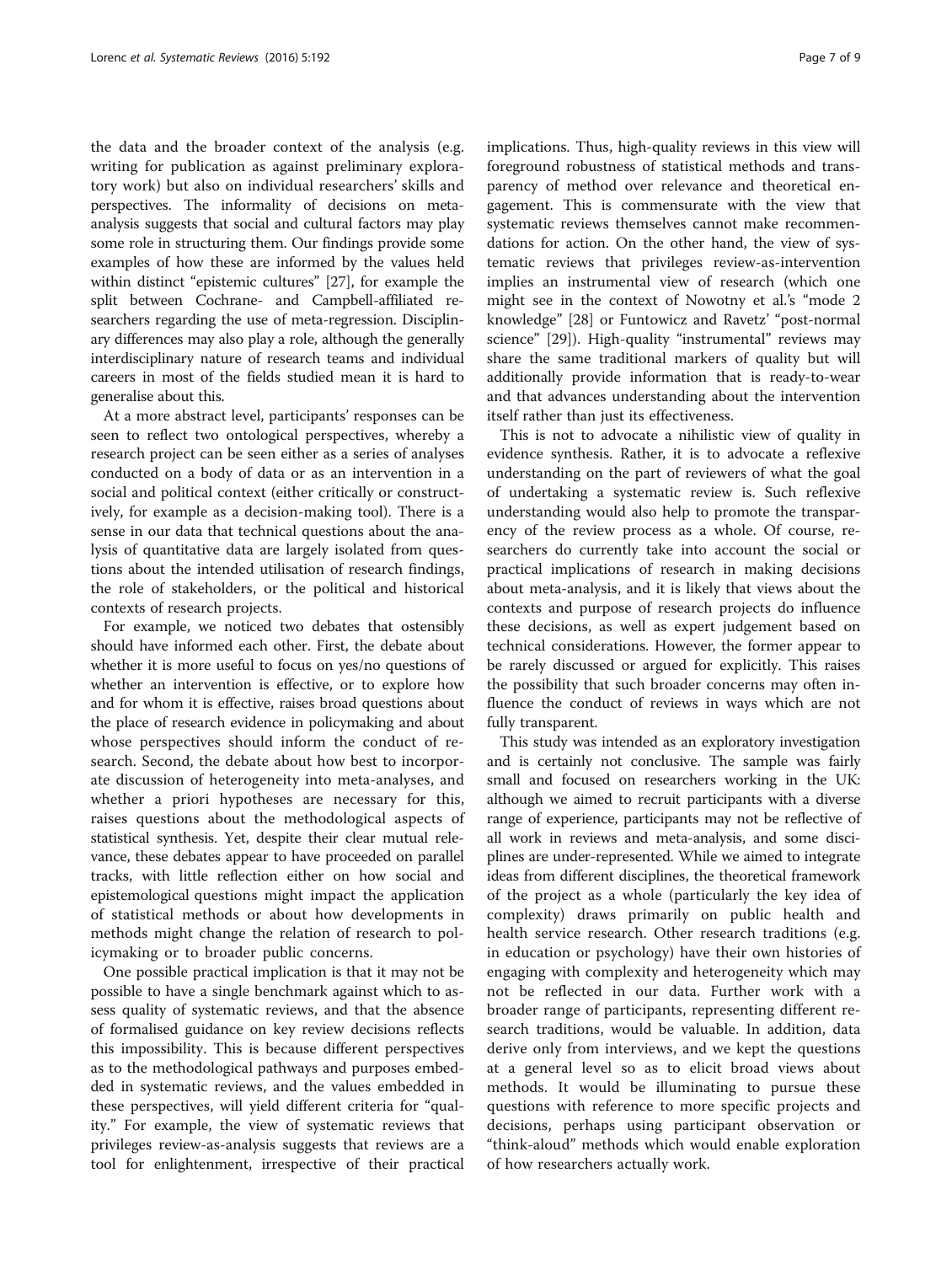#### <span id="page-7-0"></span>Conclusions

This study finds that researchers use a wide range of methodological approaches to the synthesis of complex and heterogeneous data, including statistical approaches such as network meta-analysis and meta-regression, and non-statistical approaches such as logic models, realist synthesis and mixed methods synthesis. There is considerable debate about the merits of all of these and the circumstances in which they are applicable. In practice, researchers take a pragmatic approach, using their judgement and experience to choose which methods are appropriate in a particular case. These choices may be influenced by many different factors to do with both the studies populating the review and the broader contexts and purpose of the research. However, with some exceptions, technical decisions about quantitative analysis appear to be pursued in isolation from questions about the substantive meaning of the data and the social, political, and practical contexts of the synthesis. A broader dialogue among researchers, bringing together these two kinds of question, would help to promote transparency of decision-making throughout the research process.

#### Abbreviations

CRD: Centre for Reviews and Dissemination; EPOC: Effective Practice and Organisation of Care; ESRC: Economic and Social Research Council; LSHTM: London School of Hygiene & Tropical Medicine; MECIR: Methodological Expectations of Cochrane Intervention Reviews; PICO: Population, intervention, comparator, outcomes; PRISMA: Preferred Reporting Items for Systematic Reviews and Meta-Analyses; RAMESES: Realist And Meta-narrative Evidence Syntheses: Evolving Standards; SCIE: Social Care Institute for Excellence

#### Funding

The study was funded by the UK Medical Research Council Methodology Programme, grant number MR/K024167/1, with MP as principal investigator. GJMT is part-supported by the National Institute for Health Research (NIHR) Collaboration for Leadership in Applied Health Research and Care West Midlands. This paper presents independent research, and the views expressed are those of the author and not necessarily those of the NHS, the NIHR or the Department of Health.

#### Authors' contributions

AOME, TL, MP, and JT contributed to the design and conception of the study. LF, ST, MP, JT, and MR contributed to the recruitment and data collection. TL, LF, and GJMT conducted the data analysis and drafted the manuscript. All authors read and approved the final manuscript.

#### Competing interests

The authors declare that they have no competing interests.

#### Ethics approval and consent to participate

Ethical approval was obtained from the London School of Hygiene & Tropical Medicine (LSHTM) Ethics Committee (Ref: 8545).

#### Author details

<sup>1</sup>Centre for Reviews and Dissemination, University of York, York YO10 5DD, UK. <sup>2</sup>Department of Social and Environmental Health Research, London School of Hygiene & Tropical Medicine, 15-17 Tavistock Place, London WC1H 9SH, UK. <sup>3</sup>Warwick Evidence, Division of Health Sciences, Coventry CV4 7AL, UK. <sup>4</sup> EPPI-Centre, Social Science Research Unit, UCL Institute of Education, 20 Bedford Way, London WC1H 0AL, UK.

#### References

- 1. Craig P, Dieppe P, Macintyre S, Michie S, Nazareth I, Petticrew M. Developing and evaluating complex interventions: the new Medical Research Council guidance. BMJ. 2008;337:a1655.
- 2. Petticrew M. When are complex interventions 'complex'? When are simple interventions 'simple'? Eur J Public Health. 2011;21:397–8.
- 3. Shiell A, Hawe P, Gold L. Complex interventions or complex systems? Implications for health economic evaluation. BMJ. 2008;336:1281–3.
- 4. Shepperd S, Lewin S, Straus S, Clarke M, Eccles MP, Fitzpatrick R, et al. Can we systematically review studies that evaluate complex interventions? PLoS Med. 2009;6:e1000086.
- 5. Pigott T, Shepperd S. Identifying, documenting, and examining heterogeneity in systematic reviews of complex interventions. J Clin Epidemiol. 2013;66:1244–50.
- 6. Glasziou P, Sanders S. Investigating causes of heterogeneity in systematic reviews. Stat Med. 2002;21:1503–11.
- 7. Anderson LM, Oliver SR, Michie S, Rehfuess E, Noyes J, Shemilt I. Investigating complexity in systematic reviews of interventions by using a spectrum of methods. J Clin Epidemiol. 2013;66:1223–9.
- 8. Waters E, Hall BJ, Armstrong R, Doyle J, Pettman TL, de Silva-Sanigorski A. Essential components of public health evidence reviews: capturing intervention complexity, implementation, economics and equity. J Public Health. 2011;33:462–5.
- 9. Petticrew M. Time to rethink the systematic review catechism? Moving from 'what works' to 'what happens'. Syst Rev. 2015;4:36.
- 10. Petticrew M, Anderson L, Elder R, Grimshaw J, Hopkins D, Hahn R, et al. Complex interventions and their implications for systematic reviews: a pragmatic approach. J Clin Epidemiol. 2013;66:1209–14.
- 11. Gough D, Oliver S, Thomas J. An introduction to systematic reviews. London: Sage; 2012.
- 12. Dixon-Woods M, Agarwal S, Jones D, Young B, Sutton A. Synthesising qualitative and quantitative evidence: a review of possible methods. J Health Serv Res Policy. 2005;10:45–53.
- 13. Pawson R, Greenhalgh T, Harvey G, Walshe K. Realist review—a new method of systematic review designed for complex policy interventions. J Health Serv Res Policy. 2005;10 suppl 1:21–34.
- 14. Thomas J, O'Mara-Eves A, Brunton G. Using qualitative comparative analysis (QCA) in systematic reviews of complex interventions: a worked example. Syst Rev. 2014;3:1–14.
- 15. Gøtzsche PC. Why we need a broad perspective on meta-analysis. It may be crucially important for patients. BMJ. 2000;321:585–6.
- 16. Melendez-Torres G, Bonell C, Thomas J. Emergent approaches to the metaanalysis of multiple heterogeneous complex interventions. BMC Med Res Meth. 2015;15:47.
- 17. Moreira T. Entangled evidence: knowledge making in systematic reviews in healthcare. Sociol Health Ill. 2007;29:180–97.
- 18. Shepherd J. Judgment, resources, and complexity: a qualitative study of the experiences of systematic reviewers of health promotion. Eval Health Prof. 2013;36:247–67.
- 19. Pope C, Ziebland S, Mays N. Analysing qualitative data. BMJ. 2000;320:114–16.
- 20. Lévi-Strauss C. The savage mind. Chicago: University of Chicago Press; 1966.
- 21. Polanyi M. The tacit dimension. Chicago: University of Chicago Press; 2009.
- 22. Bowker GC, Star SL. Sorting things out: classification and its consequences. Cambridge: MIT Press; 2000.
- 23. Mol A. The body multiple: ontology in medical practice. Durham: Duke University Press; 2002.
- 24. Sandelowski M. Reading, writing and systematic review. J Adv Nurs. 2008;64:104–10.
- 25. Lee RP, Hart RI, Watson RM, Rapley T. Qualitative synthesis in practice: some pragmatics of meta-ethnography. Qual Res. 2015;15:334–50.
- 26. Toye F, Seers K, Allcock N, Briggs M, Carr E, Andrews J, Barker K. 'Trying to pin down jelly'—exploring intuitive processes in quality assessment for meta-ethnography. BMC Med Res Meth. 2013;13:1–12.
- 27. Knorr-Cetina K. Epistemic cultures: how the sciences make knowledge. Cambridge: Harvard University Press; 2009.
- 28. Nowotny H, Scott P, Gibbons M. Re-thinking science: knowledge and the public in an age of uncertainty. Cambridge: Polity; 2001.